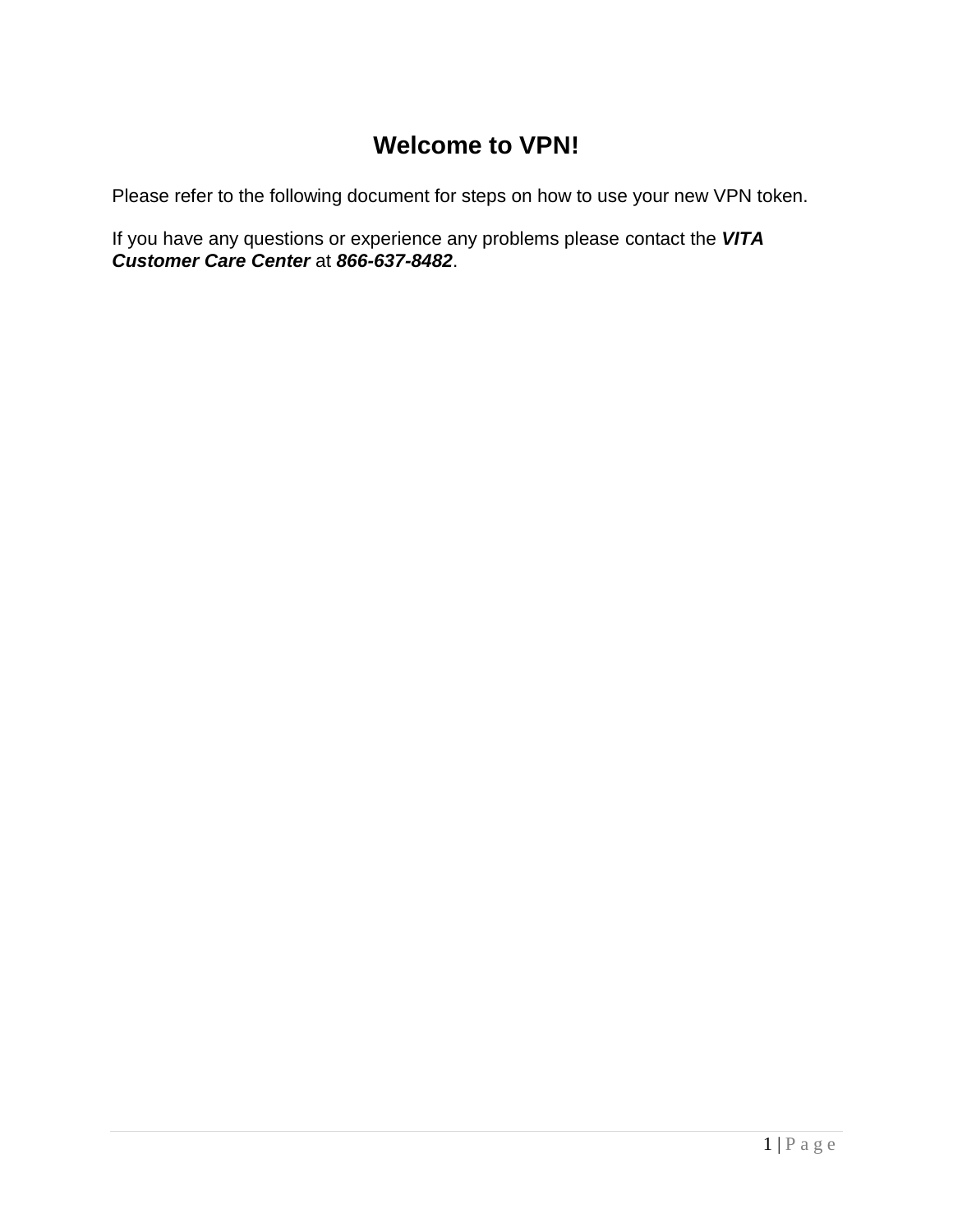## **Welcome to VPN!**

## **Please follow these steps to use your new token key if you are using Windows 7:**

1. To establish your VPN connection *after* Windows has loaded, you can launch your VPN client by clicking on the following icon on your desktop or by clicking Start > All Programs > Cisco AnyConnect Secure Mobility Client:



2. Once the application loads, click **Connect** inside the AnyConnect VPN client. You will be prompted for your username and password:

| attalla AnyConnect<br>Secure Mobility Client<br><b>CISCO</b> |         |
|--------------------------------------------------------------|---------|
| <b>VPN:</b> Ready to connect.<br>(Agency Name) SSL VPN       | Connect |
| Advanced                                                     |         |

3. A prompt will appear, asking for a username and password.



 $\triangleright$  Your username will be first name [dot] last name.

i.e. John.Smith

- $\triangleright$  Put in the 6 digit number on the token key for the password.
- $\triangleright$  A new prompt will appear, asking for you to enter a PIN code (which can be 6-8 characters, **NUMBERS AND LOWERCASE LETTERS ONLY**).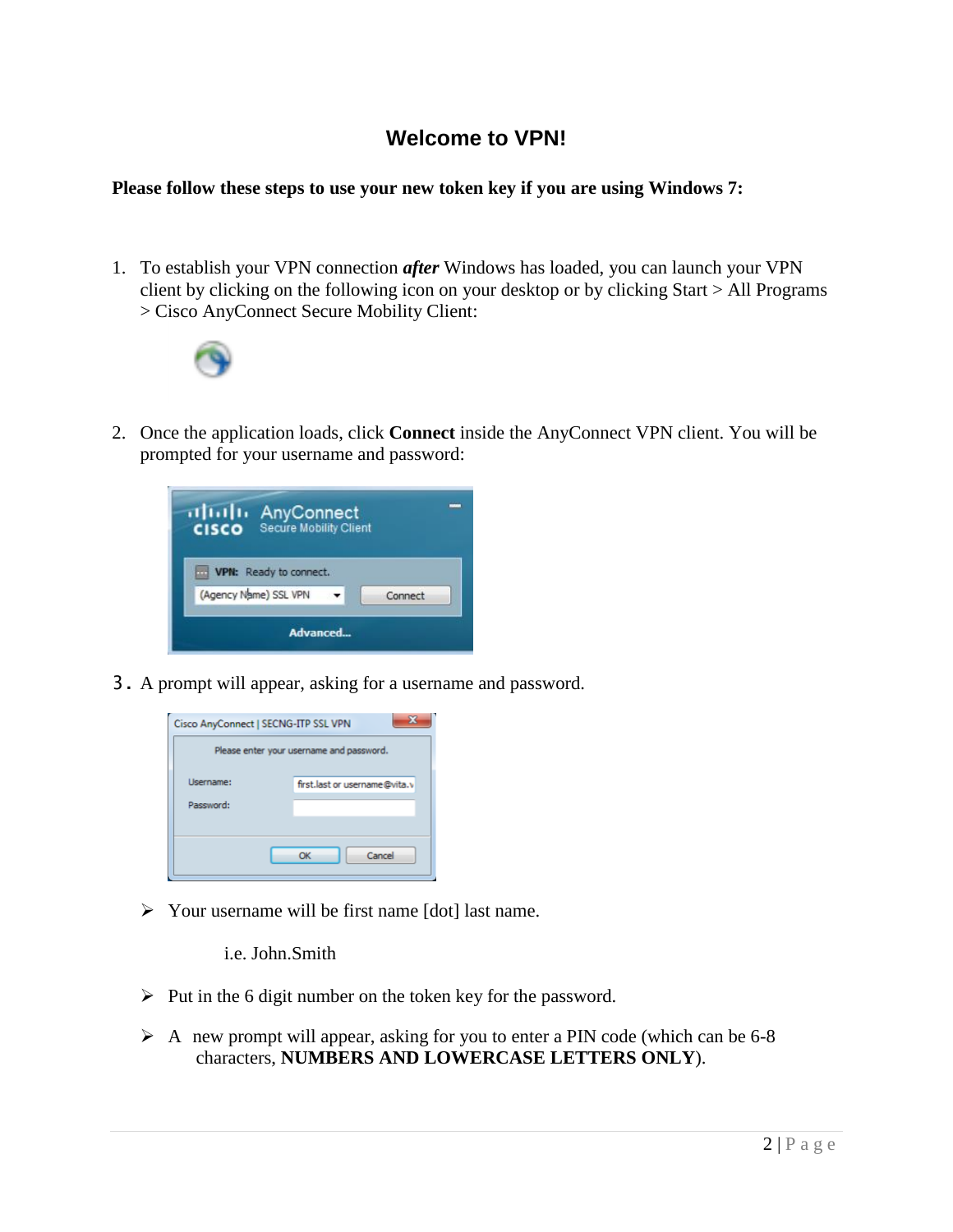\*\*The PIN **MUST** include at least one number and one letter with **NO** special characters. The letters are NOT case sensitive. (i.e. ab2c13, abcde2, 123456e)

| Cisco AnyConnect   SECNG SSL VPN                                                                                                           |        |  |
|--------------------------------------------------------------------------------------------------------------------------------------------|--------|--|
| Answer:                                                                                                                                    |        |  |
| <b>Authentication Message</b><br>Enter your new Alpha-Numerical PIN, containing<br>6 to 8 digits or"x" to cancel the new PIN<br>procedure: |        |  |
|                                                                                                                                            |        |  |
| Continue                                                                                                                                   | Cancel |  |

 $\triangleright$  Enter the PIN you just created one more time.

| Cisco AnyConnect   SECNG SSL VPN |                    |
|----------------------------------|--------------------|
| Answer:                          |                    |
| <b>Authentication Message</b>    |                    |
| <b>Reenter PIN:</b>              | A                  |
|                                  |                    |
|                                  | Continue<br>Cancel |

 $\triangleright$  Upon successful login you will see this prompt (Click Accept):